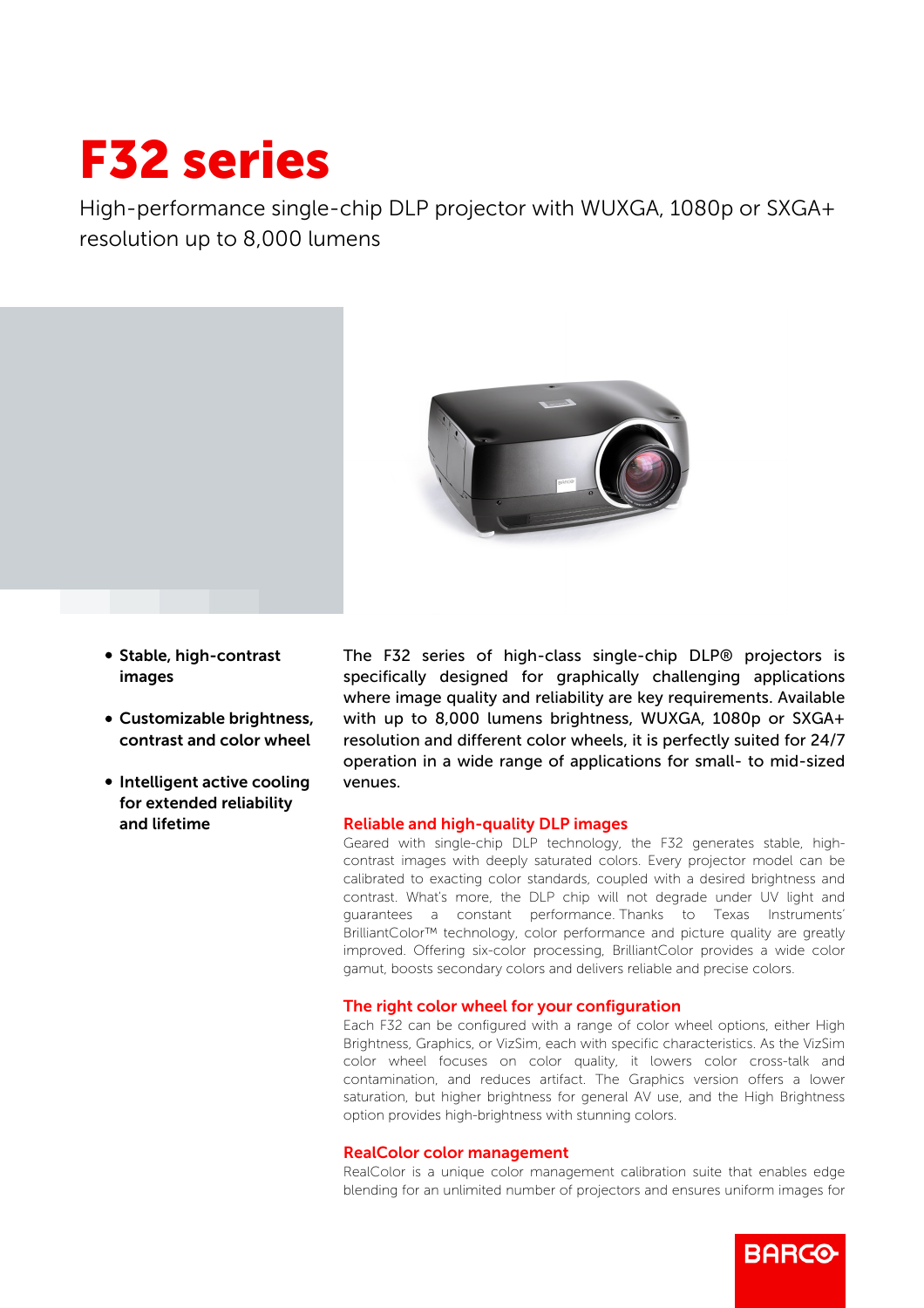

multi-channel installations. It provides a unique and quick way to calibrate and set up perfect images and allows you to adjust them, simply by changing the characteristics such as color temperature. RealColor works by mathematically calculating each color independently.

### Intelligent active cooling

The F32 features intelligent active cooling of the entire system for reduced noise and extended reliability and lifetime, offering closer control of all key elements of the projector. Using the thermo-electric cooling principle, power is applied to actively cool key elements throughout the projector.

## VIDI™ lamp technology

Philips' VIDI™ technology enables dynamic lamp driving over time, and enhances image quality through reducing grey scale artifacts, adding to color saturation, enhancing contrast, and improving lamp stability. Unlike non-VIDI based projectors, the lamp power is digitally controlled, as is its performance over time.